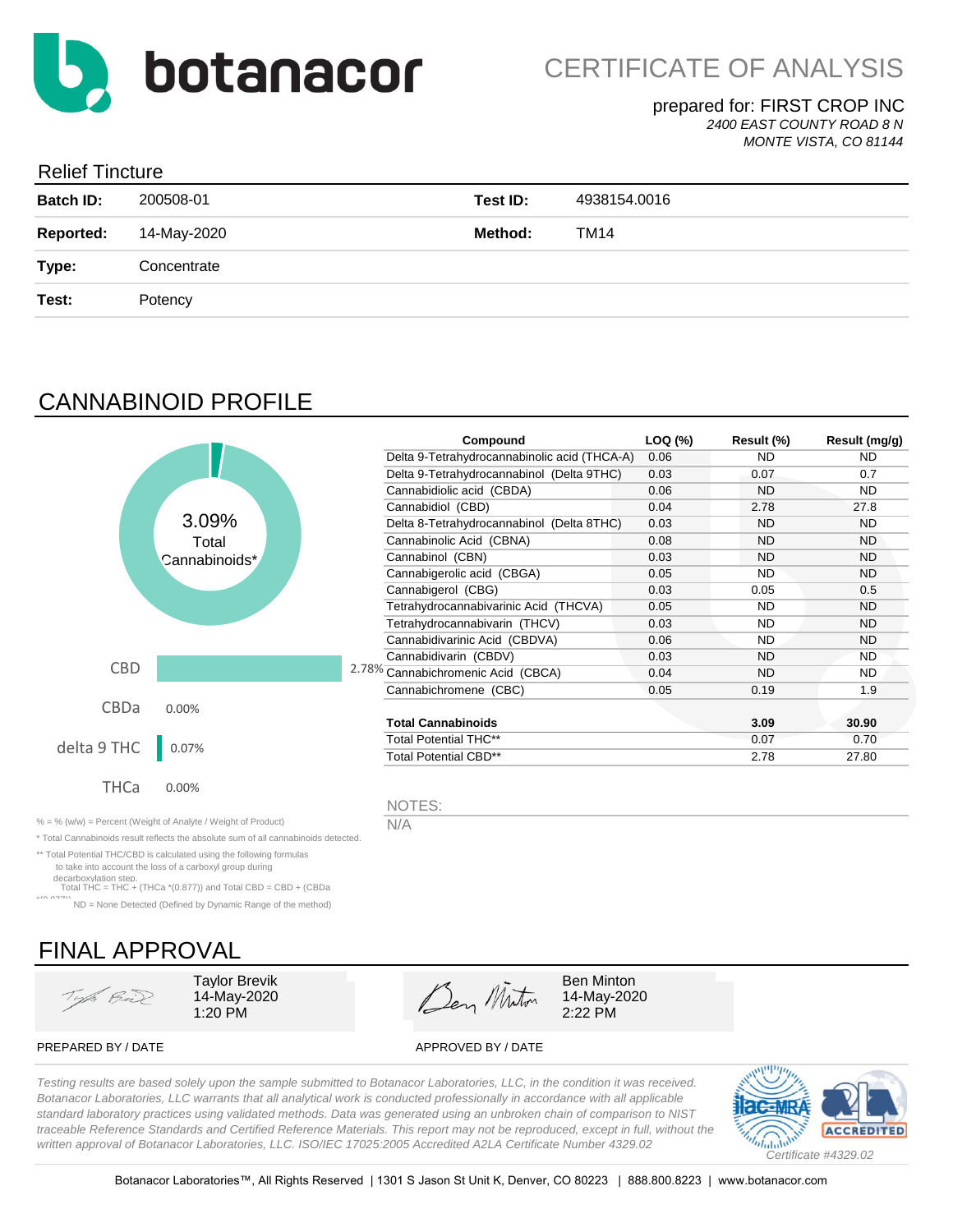

## prepared for: FIRST CROP INC

*2400 EAST COUNTY ROAD 8 N MONTE VISTA, CO 81144*

### Relief Tincture

| <b>Batch ID:</b> | 200508-01   | Test ID: | 1677412.0038 |
|------------------|-------------|----------|--------------|
| <b>Reported:</b> | 15-May-2020 | Method:  | TM10         |
| Type:            | Concentrate |          |              |
| Test:            | Terpenes    |          |              |
|                  |             |          |              |

# TERPENE PROFILE



## FINAL APPROVAL

Michelle Gagnon 15-May-2020 3:41 PM

15-May-2020 5:03 PM Greg Zimpfer

#### PREPARED BY / DATE APPROVED BY / DATE

*Testing results are based solely upon the sample submitted to Botanacor Laboratories, LLC. Botanacor Laboratories, LLC warrants that all analytical work is conducted professionally in accordance with all applicable standard laboratory practices using validated methods. Data was generated using an unbroken chain of comparison to NIST traceable Reference Standards and Certified Reference Materials. This report may not be reproduced, except in full, without the written approval of Botanacor Laboratories, LLC. ISO/IEC 17025:2005 Accredited A2LA Certificate Number 4329.02*



Botanacor Laboratories™, All Rights Reserved | 1301 S Jason St Unit K, Denver, CO 80223 | 888.800.8223 | www.botanacor.com